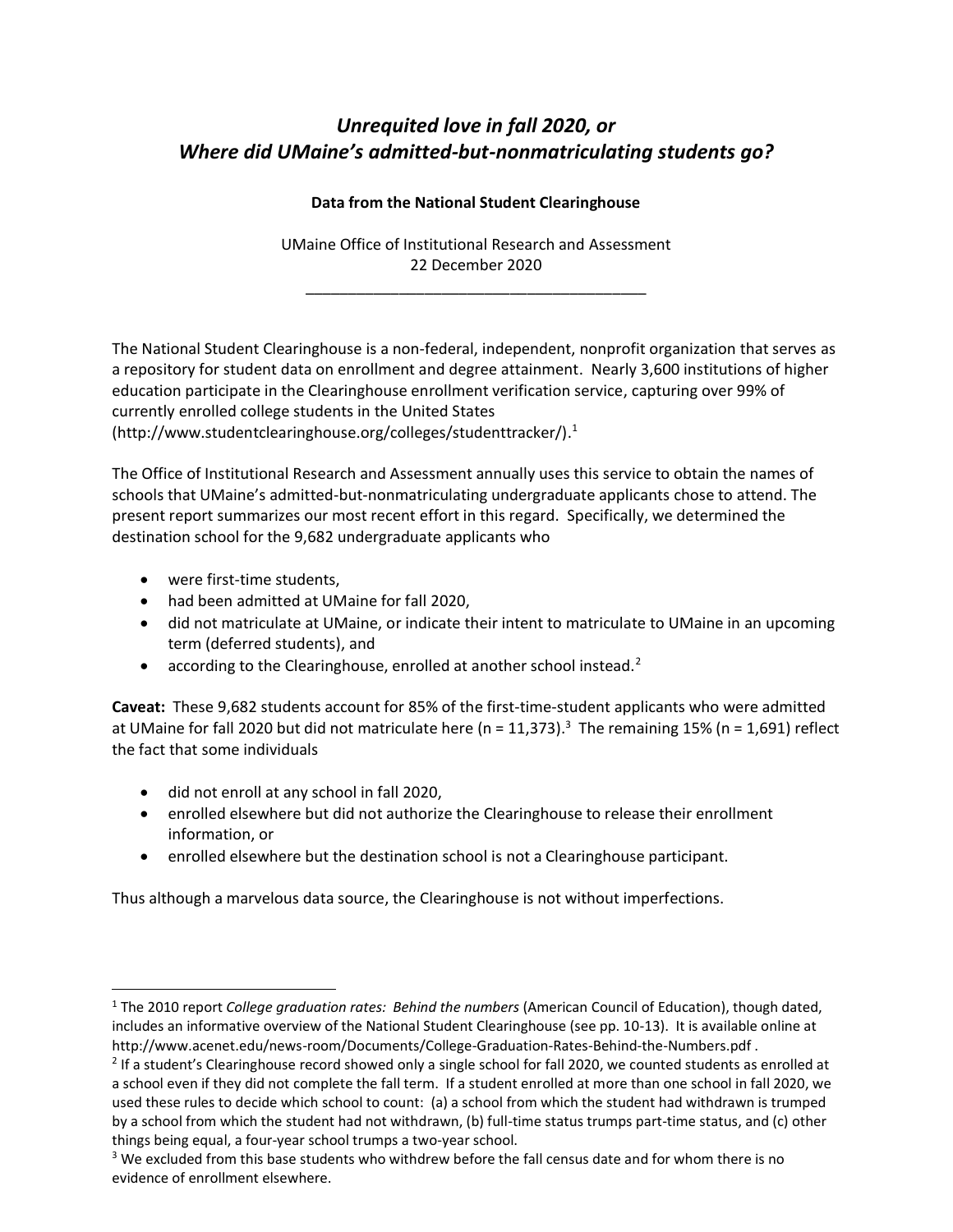#### **Fall 2020 vs. Fall 2019**

Given the COVID-19 pandemic, and its likely impact on students' choices, we compared fall 2020 with fall 2019 on some key statistics: the percentage of non-yielded applicants who are attending (a) another college (per the National Student Clearinghouse), (b) a community college, (c) a public institution, (d) an institution outside of their home state. Some key highlights of the findings are:

- Compared to fall 2019, the percentage of admitted, non-matriculated undergraduate applicants who chose to attend another institution decreased by 3 percentage points in fall 2020 (85% in fall 2020, 88% in fall 2019).
- Of those students who did matriculate elsewhere in fall 2020, the percentage of students who chose to matriculate to a community college increased from 5.4% in fall 2019 to 7.6% in fall 2020.
- We also saw a slight increase in the percentage of nonyields who chose to matriculate to a public institution (62.2% in fall 2020, 61.0% in fall 2019) and a slight decrease in students leaving their home state for college (48.6% in fall 2020, 50.2% in fall 2019).
	- $\circ$  This decrease was more pronounced in Maine residents, where we saw a 3.5 percentage-point increase in the percentage of Maine students staying in Maine for college (58.5% in fall 2020, 55.0% in fall 2019).

We resume our standard reporting on the next page by showing the top 20 destination schools for all UMaine's admitted-but-nonmatriculating undergraduate applicants, which capture 39% of the 9,682 students for whom the Clearinghouse reported an enrollment record: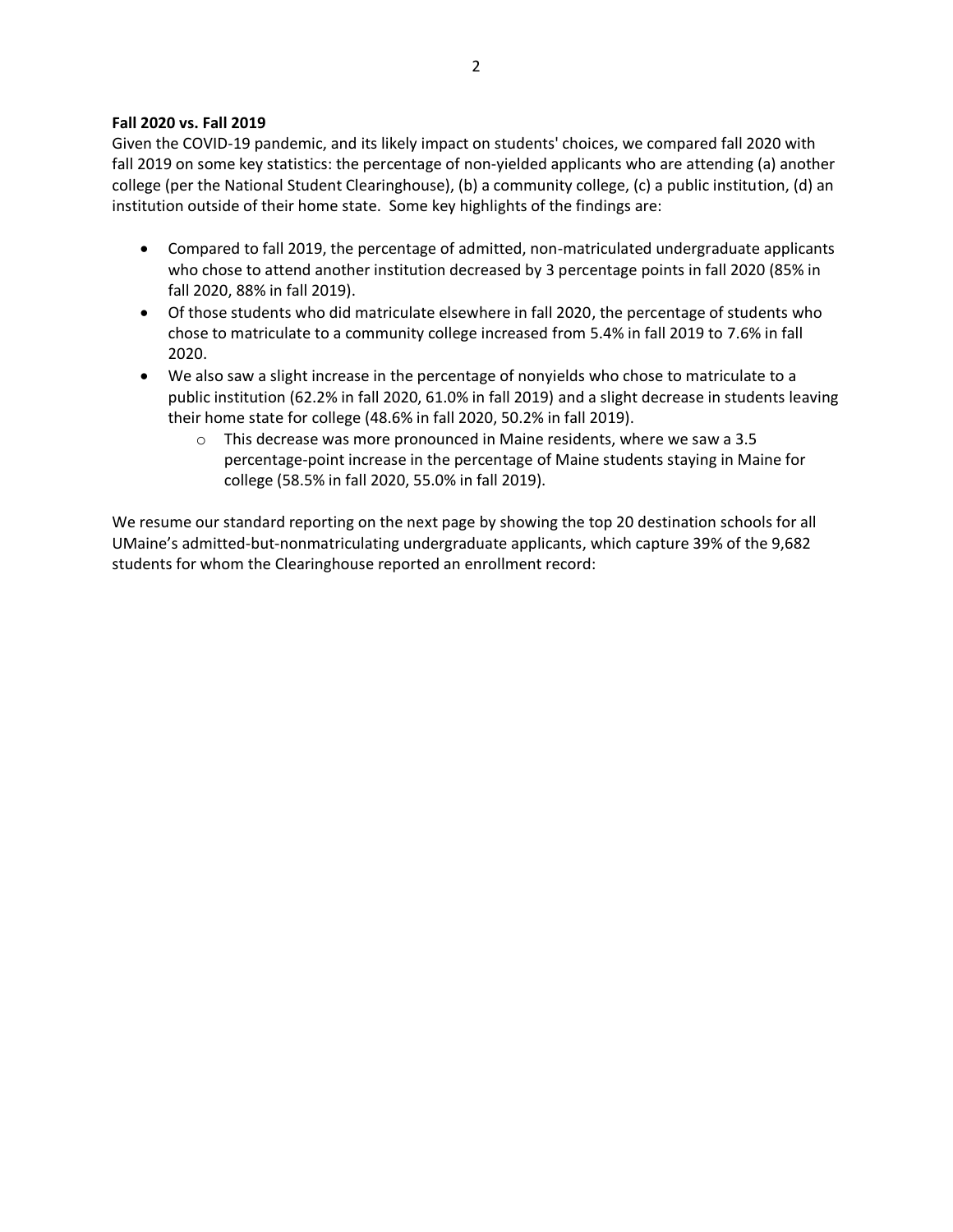#### **Fall 2020 Results**

|                                        | records  | % of all |
|----------------------------------------|----------|----------|
|                                        | reported | records  |
| University of New Hampshire            | 557      | 5.8%     |
| University of Massachusetts, Amherst   | 366      | 3.8%     |
| University of Rhode Island             | 333      | 3.4%     |
| University of Southern Maine           | 310      | 3.2%     |
| University of Vermont                  | 297      | 3.1%     |
| University of Connecticut              | 264      | 2.7%     |
| <b>Husson University</b>               | 220      | 2.3%     |
| University of Massachusetts, Lowell    | 176      | 1.8%     |
| University of New England              | 143      | 1.5%     |
| <b>Plymouth State University</b>       | 137      | 1.4%     |
| University of Maine at Farmington      | 134      | 1.4%     |
| Merrimack College                      | 122      | 1.3%     |
| University of Massachusetts, Boston    | 106      | 1.1%     |
| Southern Maine Community College       | 96       | 1.0%     |
| University of Massachusetts, Dartmouth | 88       | 0.9%     |
| Southern New Hampshire - 15 Week       | 86       | 0.9%     |
| Wentworth Institute of Technology      | 77       | 0.8%     |
| <b>Quinnipiac University</b>           | 76       | 0.8%     |
| <b>Thomas College</b>                  | 75       | 0.8%     |
| Saint Joseph's College of Maine        | 75       | 0.8%     |
|                                        | 3,738    | 38.6%    |

*Top 20 destination schools*

We now turn to a brief summary of the Clearinghouse results for Maine residents (*n* = 2,160) and then for nonresidents (*n* = 7,522).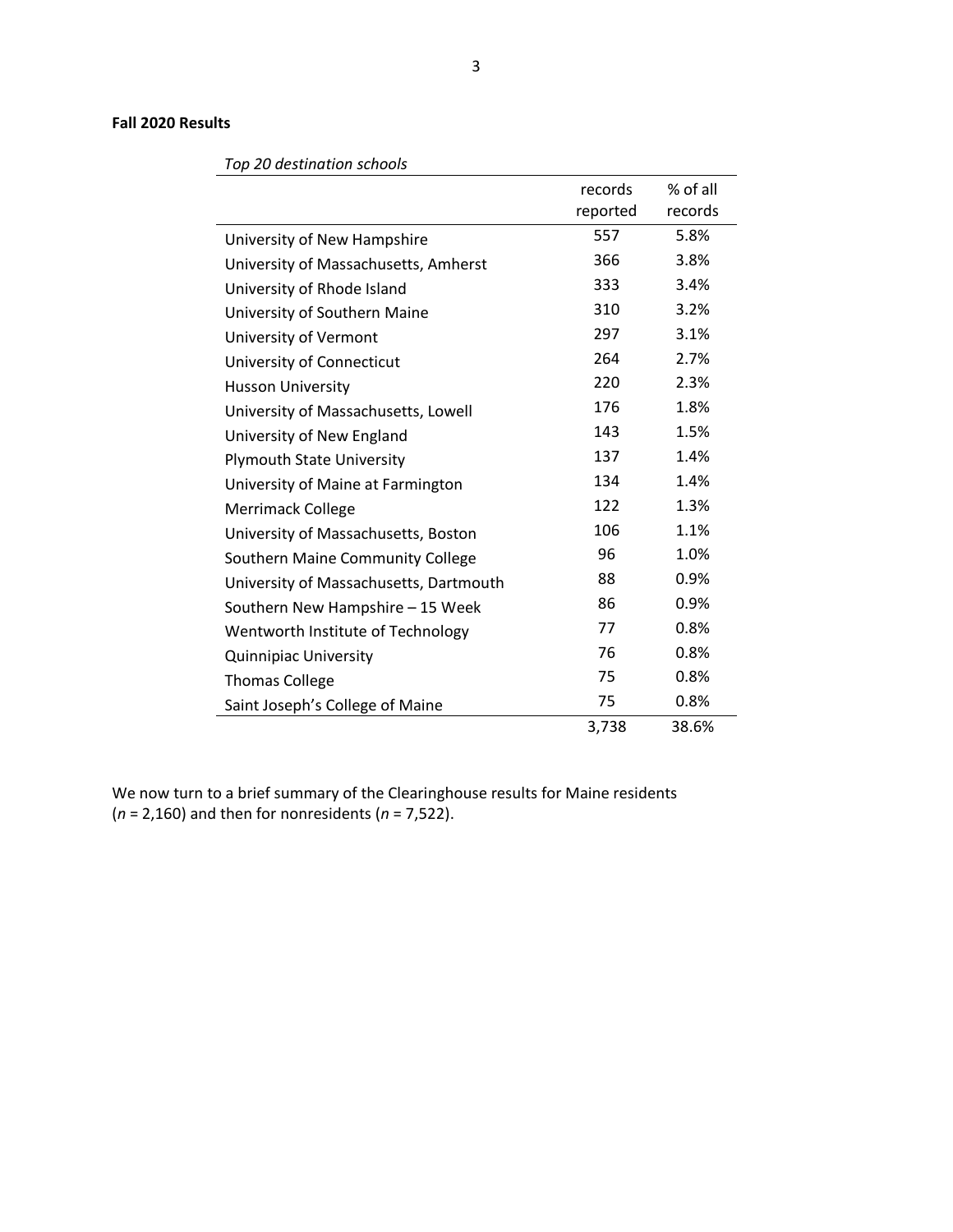## **Maine residents (***n* **= 2,160)**

The top 20 destination schools for Maine residents appear below. These 20 institutions capture 63% of the 2,160 Maine residents for whom the Clearinghouse reported enrollment.

|                                        | records  | % of all |
|----------------------------------------|----------|----------|
|                                        | reported | records  |
| University of Southern Maine           | 268      | 12.4%    |
| <b>Husson University</b>               | 200      | 9.3%     |
| University of Maine at Farmington      | 126      | 5.8%     |
| Southern Maine Community College       | 92       | 4.3%     |
| <b>Thomas College</b>                  | 72       | 3.3%     |
| University of New England              | 66       | 3.1%     |
| University of Maine at Augusta         | 59       | 2.7%     |
| Maine Maritime Academy                 | 59       | 2.7%     |
| University of New Hampshire            | 58       | 2.7%     |
| Saint Joseph's College of Maine        | 53       | 2.5%     |
| University of Maine at Presque Isle    | 51       | 2.4%     |
| <b>Central Maine Community College</b> | 41       | 1.9%     |
| <b>Eastern Maine Community College</b> | 37       | 1.7%     |
| University of Vermont                  | 34       | 1.6%     |
| <b>Plymouth State University</b>       | 28       | 1.3%     |
| <b>Wheaton College</b>                 | 25       | 1.2%     |
| University of Rhode Island             | 23       | 1.1%     |
| Kennebec Valley Community College      | 23       | 1.1%     |
| Saint Anselm College                   | 21       | 1.0%     |
| Merrimack College                      | 20       | 0.9%     |
|                                        | 1,356    | 62.8%    |

*Top 20 destination schools: Maine residents*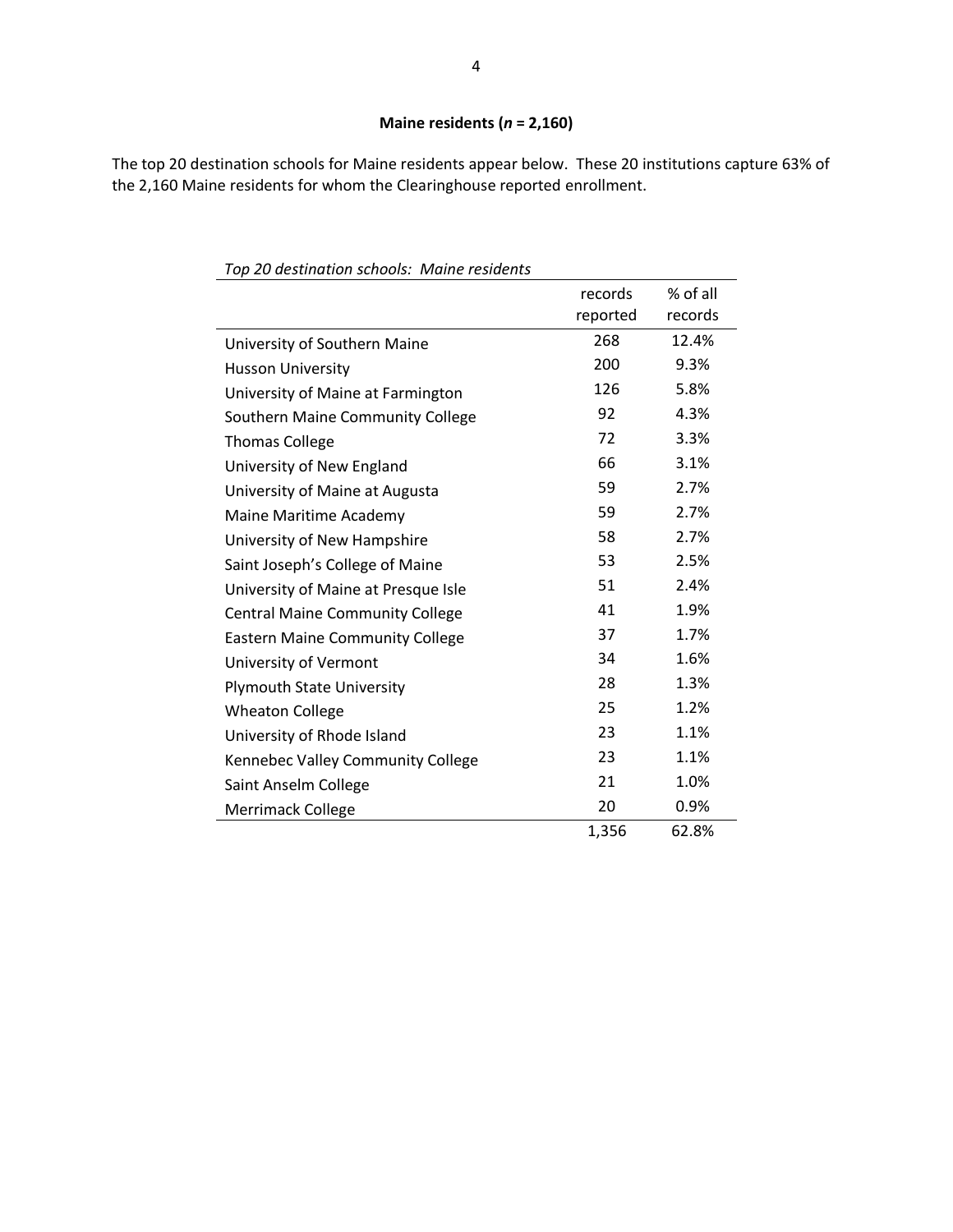Over half (58.4%) of Maine residents—again, who were admitted at UMaine but enrolled elsewhere stayed in Maine. One quarter of all Maine residents attended another UMS school, with USM and UMF predominating (as they invariably do):

|                                            |                                                        | breakdown of<br>Maine residents               |  |
|--------------------------------------------|--------------------------------------------------------|-----------------------------------------------|--|
| attending<br>another UMS<br>campus:<br>25% | USM<br>UMF<br>UMA<br><b>UMPI</b><br><b>UMFK</b><br>UMM | 12.4%<br>5.8%<br>2.7%<br>2.4%<br>0.9%<br>0.7% |  |

One third (33%) of all Maine residents attended a non-UMS school in Maine, with the community colleges and Husson University accounting for the largest share of these students:

|           | breakdown of<br>Maine residents |      |
|-----------|---------------------------------|------|
|           | a Maine community college       | 9.8% |
| attending | <b>Husson University</b>        | 9.3% |
| non-UMS   | <b>Thomas College</b>           | 3.3% |
| school in | University of New England       | 3.1% |
| Maine:    | Maine Maritime Academy          | 2.7% |
| 33.4%     | Saint Joseph's College          | 2.5% |
|           | Bates, Bowdoin, Colby           | 1.8% |
|           | other non-UMS school            | 1.0% |

5.9% of Maine residents enrolled at one of the other New England land-grant universities:

|                                               |                                                          | breakdown of<br>Maine residents      |  |
|-----------------------------------------------|----------------------------------------------------------|--------------------------------------|--|
| attending<br>another<br><b>NELGU:</b><br>5.9% | UNH<br><b>UVM</b><br>URI<br><b>UMass</b><br><b>UConn</b> | 2.7%<br>1.6%<br>1.1%<br>0.3%<br>0.2% |  |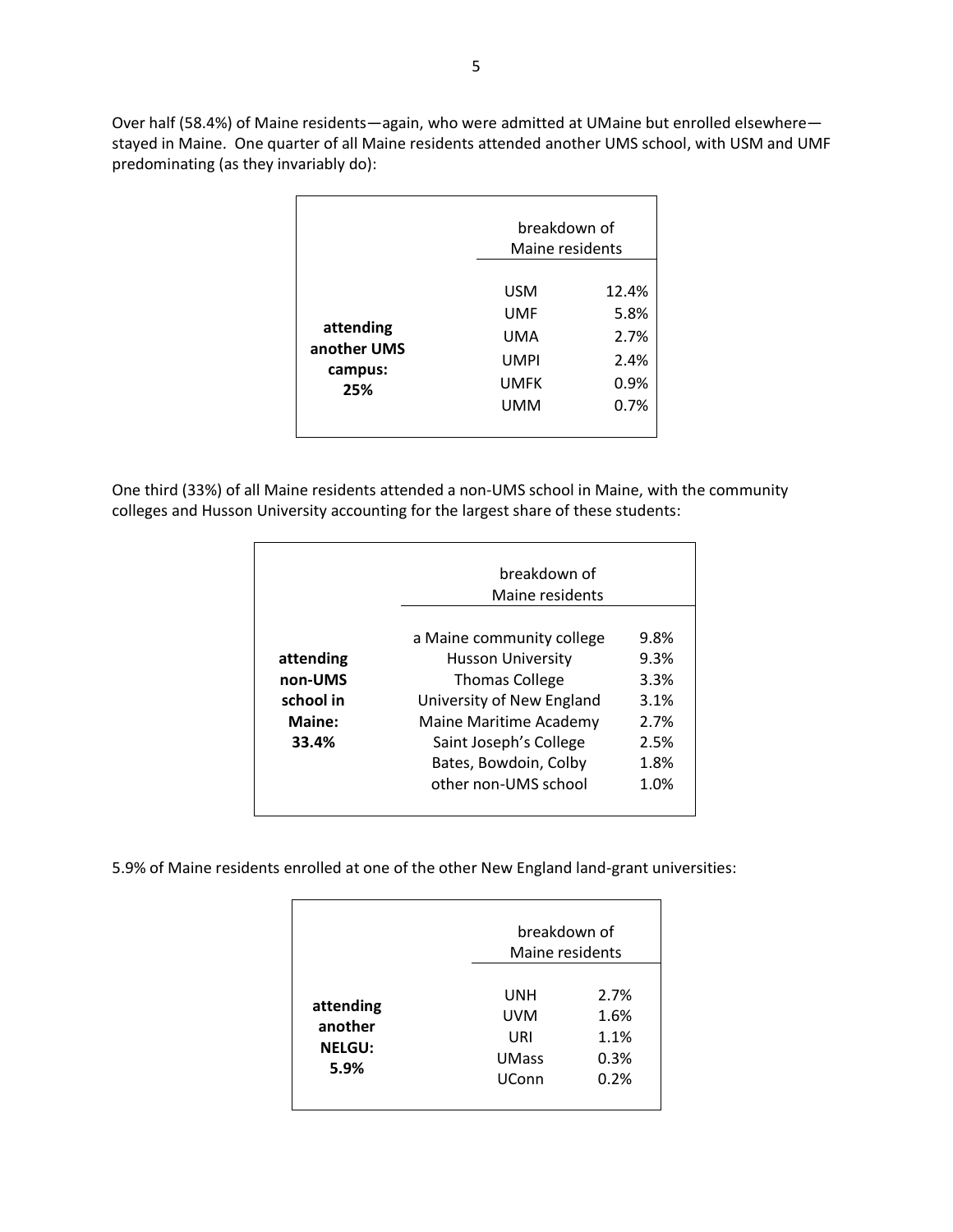The top 20 destination schools for nonresidents appear below, capturing 39% of the 7,522 nonresidents for whom the Clearinghouse found an enrollment record.

| rop zo acstmation schools. Trom csiaents |                     |                     |
|------------------------------------------|---------------------|---------------------|
|                                          | records<br>reported | % of all<br>records |
| University of New Hampshire              | 499                 | 6.6%                |
| University of Massachusetts, Amherst     | 359                 | 4.8%                |
| University of Rhode Island               | 310                 | 4.1%                |
| University of Vermont                    | 263                 | 3.5%                |
| University of Connecticut                | 259                 | 3.4%                |
| University of Massachusetts, Lowell      | 174                 | 2.3%                |
| <b>Plymouth State University</b>         | 109                 | 1.4%                |
| University of Massachusetts, Boston      | 105                 | 1.4%                |
| <b>Merrimack College</b>                 | 102                 | 1.4%                |
| University of Massachusetts, Dartmouth   | 87                  | 1.2%                |
| University of New England                | 77                  | 1.0%                |
| Southern New Hampshire - 15 Week         | 76                  | 1.0%                |
| Pennsylvania State University            | 69                  | 0.9%                |
| <b>Quinnipiac University</b>             | 68                  | 0.9%                |
| <b>Bridgewater State University</b>      | 66                  | 0.9%                |
| <b>Roger Williams University</b>         | 65                  | 0.9%                |
| Wentworth Institute of Technology        | 63                  | 0.8%                |
| Keene State College                      | 60                  | 0.8%                |
| <b>Westfield State University</b>        | 58                  | 0.8%                |
| University of Tampa                      | 54                  | 0.7%                |
|                                          | 2,923               | 38.9%               |

*Top 20 destination schools: Nonresidents*